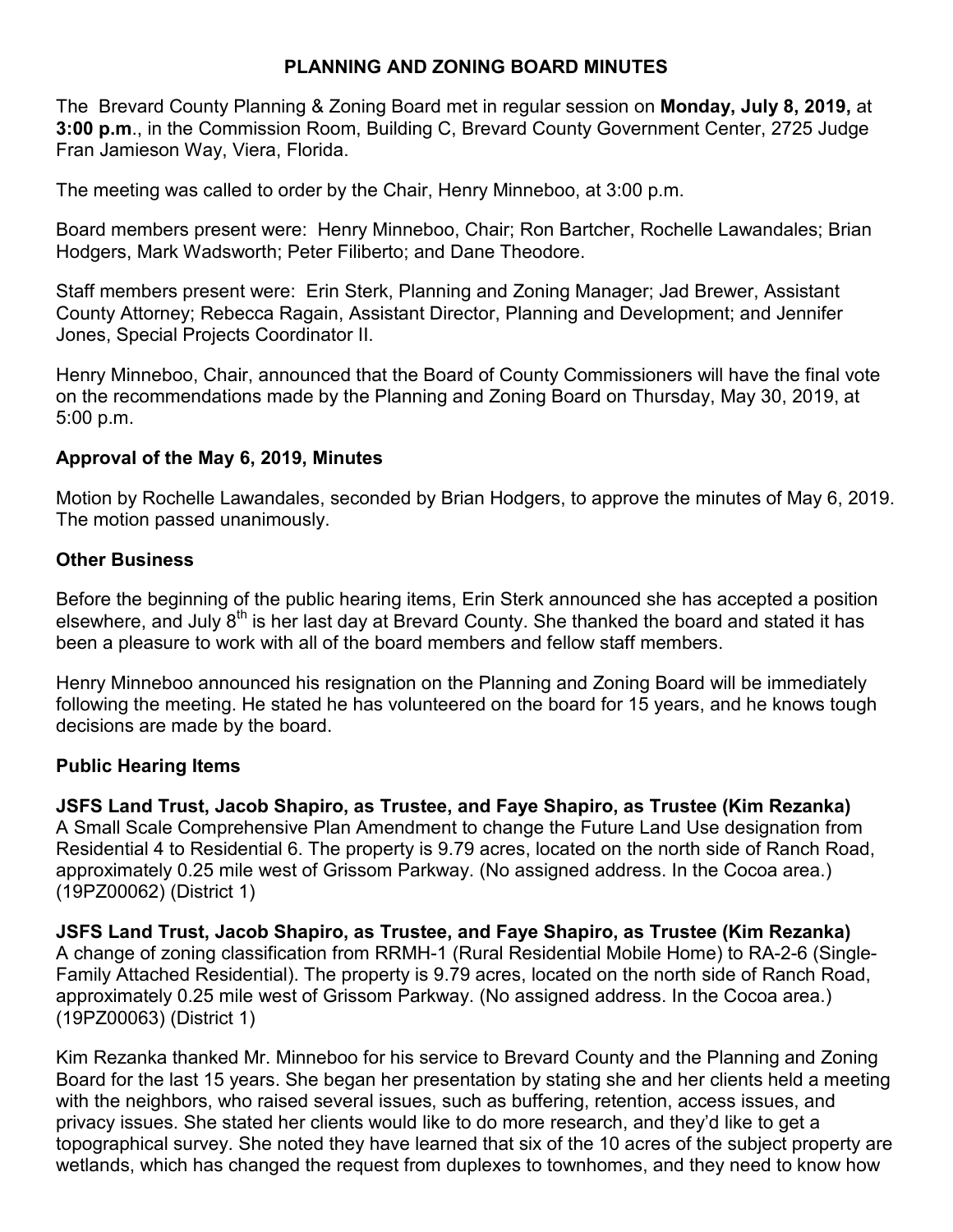many units they really need in order to know if they even need a change of land use. She stated in addition to those reasons, her client is ill and is not able to be present. She asked for a continuance of the requests until the August  $5<sup>th</sup>$  Planning and Zoning meeting so they can get more information for the neighbors.

Motion by Rochelle Lawandales, seconded by Dane Theodore, to table both items to the August, 2019 Planning and Zoning meeting. The vote was unanimous.

### **James W. and Catherine Brown**

A change of zoning classification from GU (General Use) to AU(L) (Agricultural Residential, Low-Intensity). The property is 1.01 acres, located on the south side of Blair Street, approximately 496 feet west of Knoxville Avenue. (3227 Blair Street, Cocoa) (19PZ00054) (District 1)

Catherine Brown, 3227 Blair Street, Cocoa, stated she would like to rezone to AU(L) for the purpose of building a metal building for storage of her husband's classic cars.

Dane Theodore stated he has a note that the applicants want the change so they can have farm animals. Ms. Brown stated no, they do not want to have farm animals.

No public comment.

Motion by Rochelle Lawandales, seconded by Peter Filiberto, to approve the change of zoning classification from GU to AU(L). The vote passed unanimously.

### **Daniel Bandish**

A change of zoning classification from SEU (Suburban Estate Use) to RR-1 (Rural Residential). The property is 3.29 acres, located approximately 350 feet north of the intersection of Clydesdale Boulevard and Percheron Boulevard. (5290 Percheron Boulevard, Melbourne) (19PZ00055) (District 4)

Daniel Bandish, 5300 Percheron Boulevard, Melbourne, stated he recently bought the property behind him, which is zoned SEU. The front part of his property is RR-1 and he would like both properties to be the same zoning.

No public comment.

Rochelle Lawandales stated the request seems straight forward, and the property is surrounded by RR-1.

Motion by Rochelle Lawandales, seconded by Mark Wadsworth, to approve the change of zoning classification from SEU to RR-1. The vote passed unanimously.

# **Blue Star Shoreview, LLC** (Bruce Moia)

An amendment to an existing BDP (Binding Development Plan) to increase the number of units from 19 units per acre to 23 units per acre, limited to a total of 188 units. The property is 8.49 acres, located on the southwest corner of Berkeley Street and Highway A1A. (50 Berkeley Street, Satellite Beach) (19PZ00060) (District 4)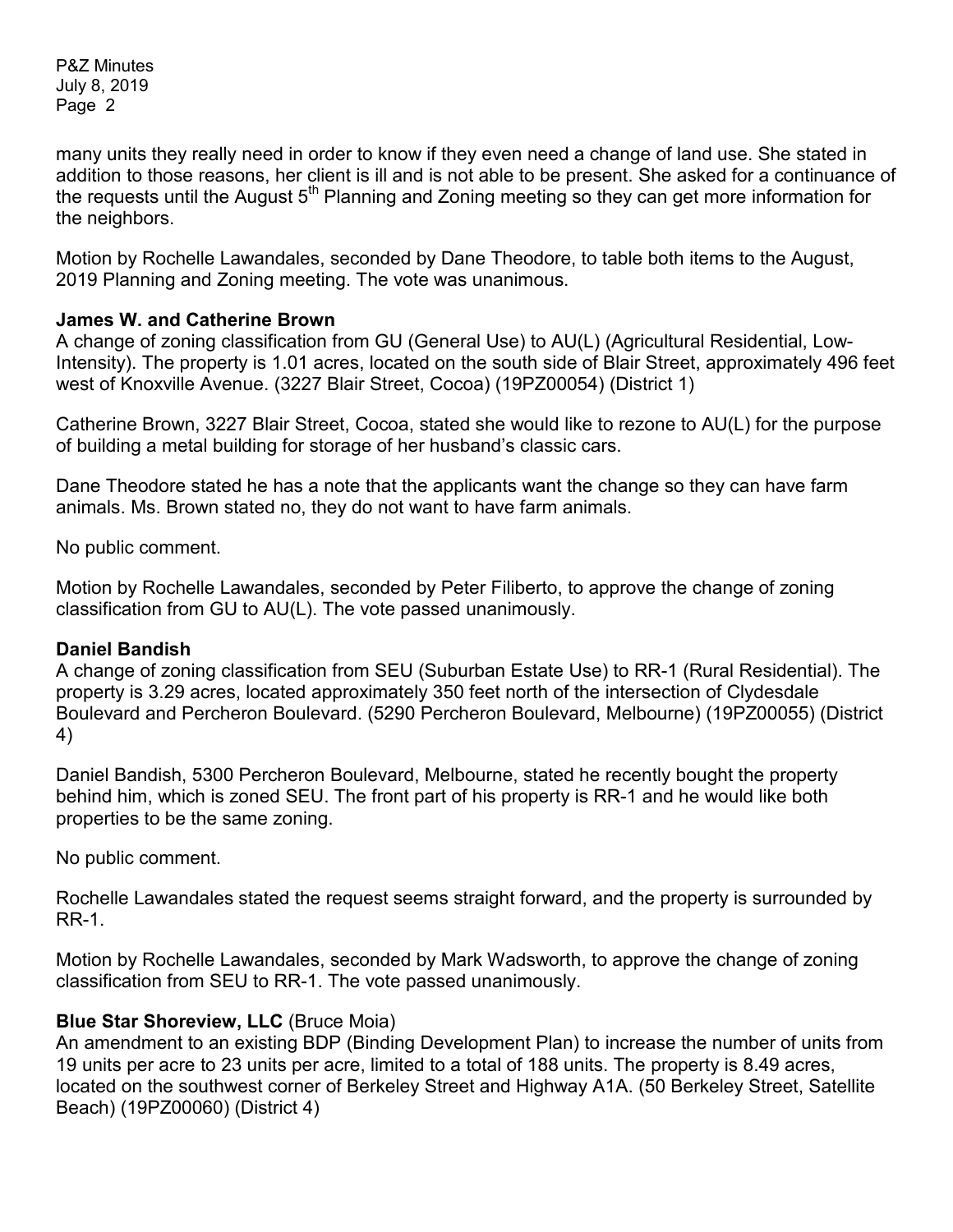Bruce Moia, MBV Engineering, stated Shoreview Apartments have been in existence since 1964, and it was bought five years ago by someone who would like to add another building. The owner needs to add some units to make it profitable, so he's asking to modify the existing BDP. He added that the request is not inconsistent with the area.

Rochelle Lawandales asked if the owner has any plans for the area designated Neighborhood Commercial. Mr. Moia replied no.

Brian Hodgers asked where the new building will be located, and if it will be two stories. Mr. Moia replied it will front Highway A1A, and it will be three stories.

Peter Filiberto asked if will be attached to the existing building, or if it would be separate. Mr. Moia replied it will be a separate building.

Dane Theodore stated the staff comments mentioned a lack of parking, and also stormwater retention, and asked if he will be adding additional spaces. Mr. Moia replied yes, they will have to go through site planning with the County to ensure retention, parking, landscaping, and other required improvements.

Rochelle Lawandales asked if the apartments will have gated access in order to avoid people parking there to go to the beach. Mr. Moia stated he doesn't think there are enough spaces there for people to park to go to the beach, and also, there is a parking lot across the street for the beach. Ms. Lawandales asked if the owner will be putting in sidewalks, or if there will be any improvements to the crosswalk. Mr. Moia noted it is a signaled intersection with a crosswalk, and there will be an internal sidewalk that will connect to it.

No public comment.

Motion by Peter Filiberto, seconded by Rochelle Lawandales, to approve the amendment to an existing BDP (Binding Development Plan) to increase the number of units from 19 units per acre to 23 units per acre, limited to a total of 188 units.

Erin Sterk stated that as Mr. Moia mentioned, they will come to the County for a site plan, but it will be for the area modulation only. As far as a sidewalk along A1A, there may be internal sidewalks built with the project, but the only way the County could necessitate improvements is just within the area proposed for the site plan.

Rochelle Lawandales stated she would like to amend her second to include a sidewalk along A1A for safety. Peter Filiberto stated he would amend his motion to include Rochelle's stipulation of a sidewalk.

Mr. Moia stated he is involved in improvements at another intersection on A1A just to the south of this site, and the State did not want a sidewalk there, so he doesn't know if they will want one at this intersection. He stated there will be internal access within the apartments to get to the sidewalk that goes to the crosswalk.

Mr. Minneboo suggested adding language to the motion that if the Florida Department of Transportation will allow a sidewalk the applicant will build a sidewalk.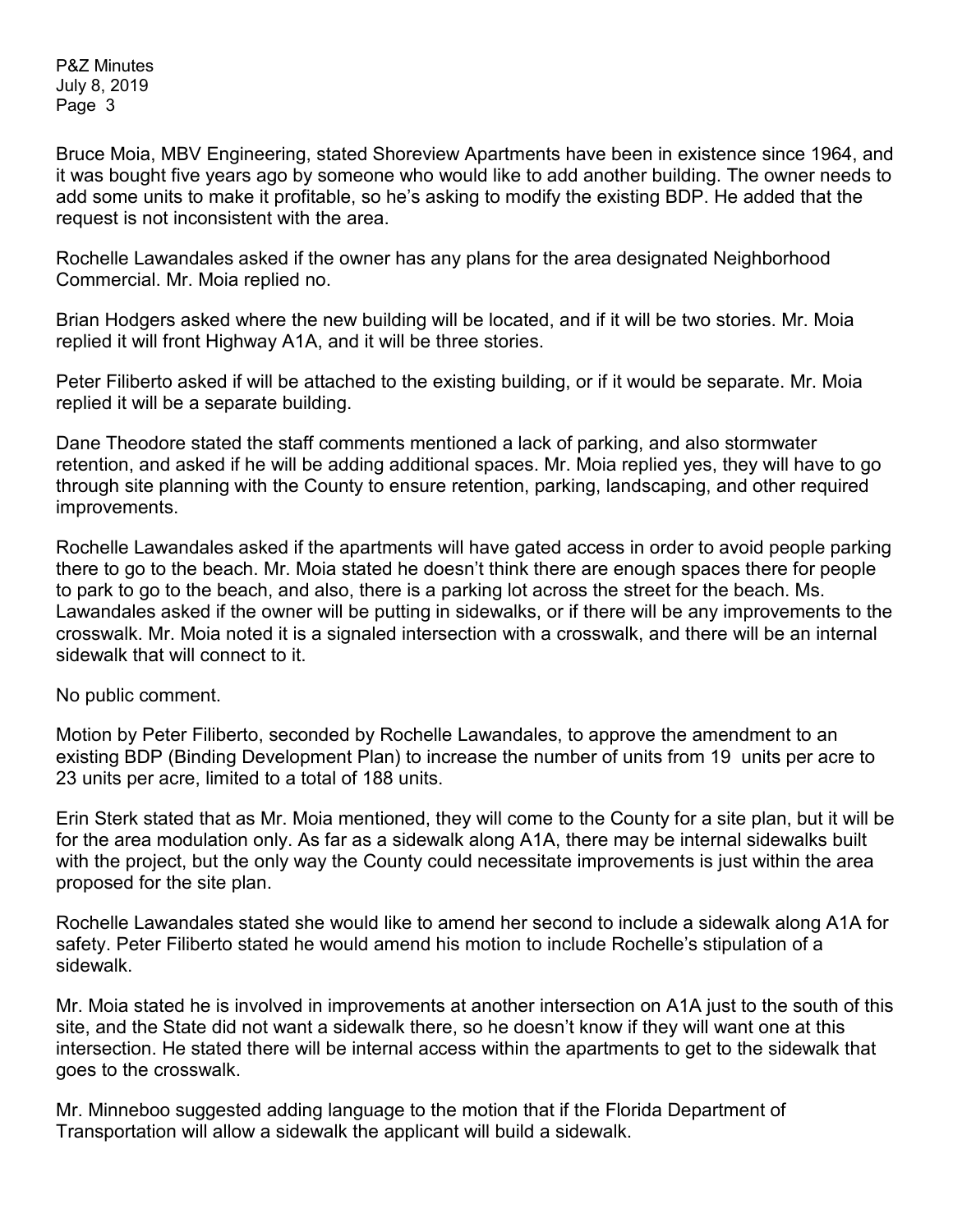Rochelle Lawandales clarified the intent of the motion was to amend the BDP to increase the density, with the stipulation that if they provide a sidewalk for safety reasons.

Mr. Moia stated on an aerial photo, it is clear that there are no sidewalks on the west side of A1A for several miles in either direction, so this would be the only sidewalk on the west side of A1A.

Peter Filiberto amended his amended motion to accept the request as-is, disregarding the sidewalk.

Brian Hodgers seconded the motion.

Henry Minneboo called for a vote on the motion and it passed 6:1, with Rochelle Lawandales voting nay.

Rochelle Lawandales stated for the record that she supports the project, but she would like a sidewalk for safety reasons.

# **Sunshine State, LLC** (Scott Knox)

A CUP (Conditional Use Permit) for Land Alteration on 216.89 acres out of a total of 326.97 acres. The property is 326.97 acres. 216.89 acres for CUP request, located on the west side of Babcock Street, north of the C-54 Canal. (9550 Babcock Street, Fellsmere) (19PZ00061) (District 5)

Scott Knox, Widerman – Malek Law Firm, 1900 West New Haven Avenue, Melbourne, stated the application consolidates nine existing land alteration permits so the applicant can have a cohesive effort to the work they've been doing for the last several years. He stated eventually, the approval will also allow a reclamation program where they can do some kind of development at the end of their projected 10-year project. He stated the area subject to the land use alteration CUP (Conditional Use Permit) is the 216.89 acres, and of that, the County will reserve 110 acres to set boundaries for the dirt removal and the lime rock that will be removed from the site. He noted explosives will not be used, access from the property will be on Babcock Road, and the material taken from the site will generally being used in the area around Viera where there are some large projects underway.

No public comment.

Motion by Rochelle Lawandales, seconded by Brian Hodgers, to approve the CUP for Land Alteration on 216.89 acres out of a total of 326.97 acres. The vote passed unanimously.

# **Casa Loma Estates Co-Op, Inc.** (Karl Bohne)

A CUP (Conditional Use Permit) for Mitigation of a Non-Conforming Mobile Home Park to allow mobile homes to be replaced with recreational vehicles. The property is 20 acres, located on the west side of U.S. Highway 1, approximately 1 mile north of Pineda Causeway. (No assigned address. In the Melbourne area.) (19PZ00064) (District 4)

Karl Bohne, 1311 Bedford Drive, Melbourne, stated his clients are seeking a CUP to mitigate a nonconformity. The subject property has been a mobile home site since 1983. In 2005 the co-op was formed and changed the form of ownership to a cooperative ownership, which means the co-op owns the dirt and people buy membership certificates which allows them to occupy sites. In your package is a plot plan, and the middle area and two other smaller sites, from at least 2005, has had some RV's parked there, and the reason for that is because the DOH (Department of Health) said some of the sites were not fit for mobile homes under their rules. Mobile homes would be allowed under the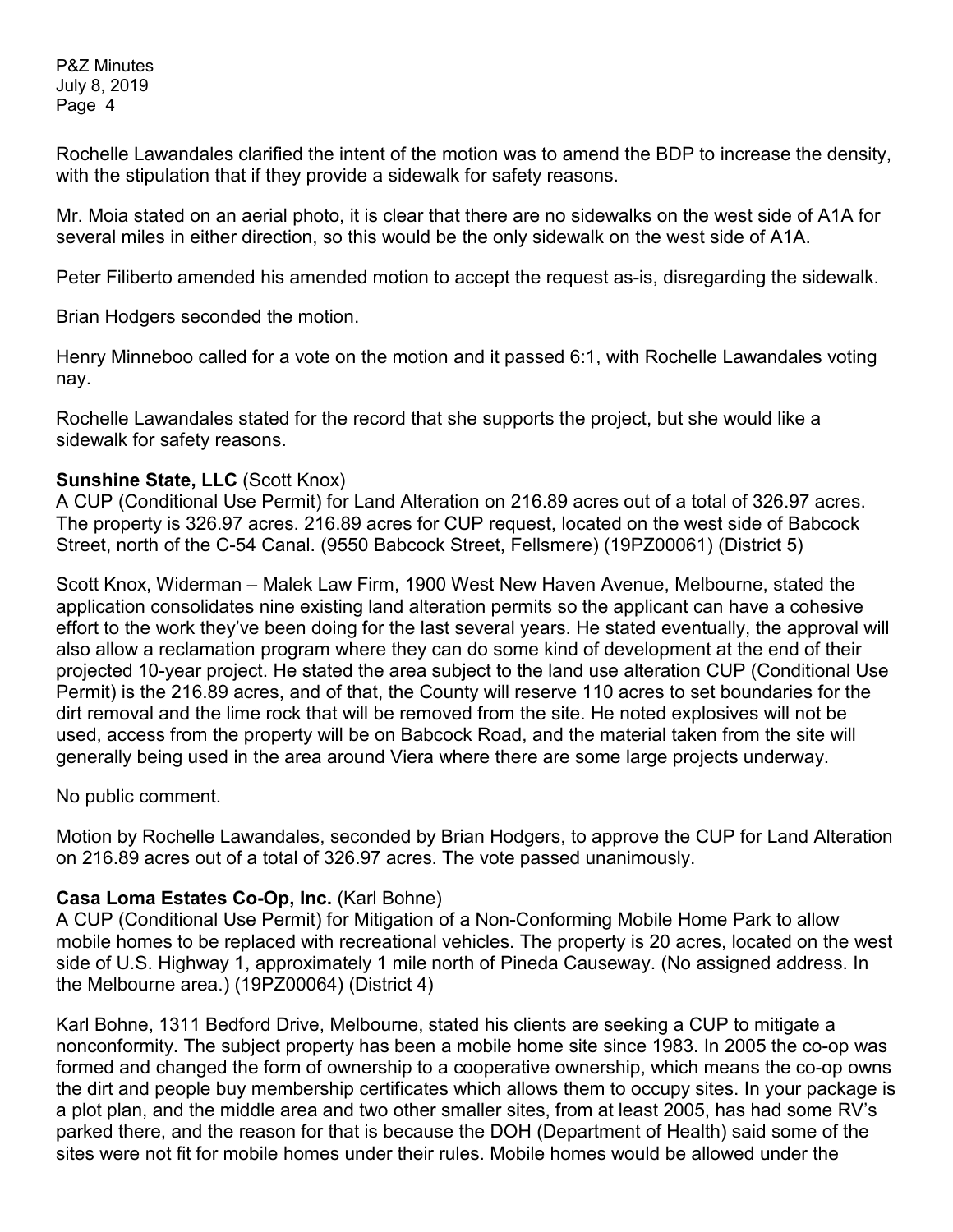County's code, so that's not an issue. The issue is the RV's that are there, so they need the CUP to mitigate those nonconformities. There's approximately 56 lots in one area, 41 of which continue to have mobile homes on them, and will continue to do so until they are replaced and the DOH will only allow them to be replaced with RV's. He stated they are not changing anything on the property, they just want to change its designation to allow those RV's to continue to exist under the conditional use in the County Code. He stated Americana Resorts is to the north which is a mobile home park co-op; across the street on U.S. 1 are some private residences; there is scattered commercial and industrial abutting Casa Loma; and there may be one private residence to the west. He noted there have not been any objections, and the staff comments do not seem to raise any unfavorable situations for the property.

Dane Theodore asked for clarification on the DOH declares the mobile homes nonconforming. Karl Bohne replied the DOH requires a minimum of 2,400 square feet per lot, and these are less than 2,400 square feet. They will not permit a mobile home going forward on those sites, but they will allow an RV to be placed because it's less of an impact on sewers and septic tanks. Mr. Theodore asked if the homes that are there now were conforming at the time they were initially in place. Mr. Bohne replied the mobile homes conform to the County's code. He further stated he didn't know what happened in 2005 or 2006, but what triggered this is that there was a gentleman who occupied sites, and he applied to the County for an awning permit, or carport, and the County noticed he had an RV on the site, and that's what triggered the review. That's all we know that happened out there. We know that the DOH (Department of Health) has said going forward they will only allow RVs (Recreational Vehicles) on those smaller lots, and that's the 56 spaces being considered today.

Henry Minneboo stated the State must have criteria on what they consider a mobile home and what they consider an RV.

Jad Brewer stated a mobile home is defined under HUD (Department of Housing and Urban Development) guidelines; and RV's are defined under Florida Statutes. It's a disconnect between County code and the DOH. Once the mobile home is destroyed, the DOH will not allow it to be replaced with another mobile home.

Karl Bohne explained when the site was originally planned as a co-op, there were 22 RV sites, and then some mobile homes were placed, which triggered the DOH's concern. Right now, we have 15, but we need to get those 56 lots part of the CUP (Conditional Use Permit) for the future. He said the alternative is that every time a mobile home gets condemned, or moved, or destroyed, the owners have to come to the board to request a CUP. Today's request would only require them to come to the board once. The other alternative required a complete tear-down and start over, which really cannot be done with a co-op. If approved, the Board would be allowing the sites to be modified in the future if necessary, as far as the occupancy is concerned.

Mr. Theodore asked if staff has worked with the applicant and is recommending this solution.

Erin Sterk replied yes, and stated several years ago there was a point where the County created nonconforming mobile home park files, and this park is in one of those circumstances where they had a nonconformity already that was recognized by the County and we have the plan on file that brought the conformity of the existing 22 RV sites on the park already. That's been in place for decades. The problem is that the lots were so small back then, and the DOH increased their criteria over the years